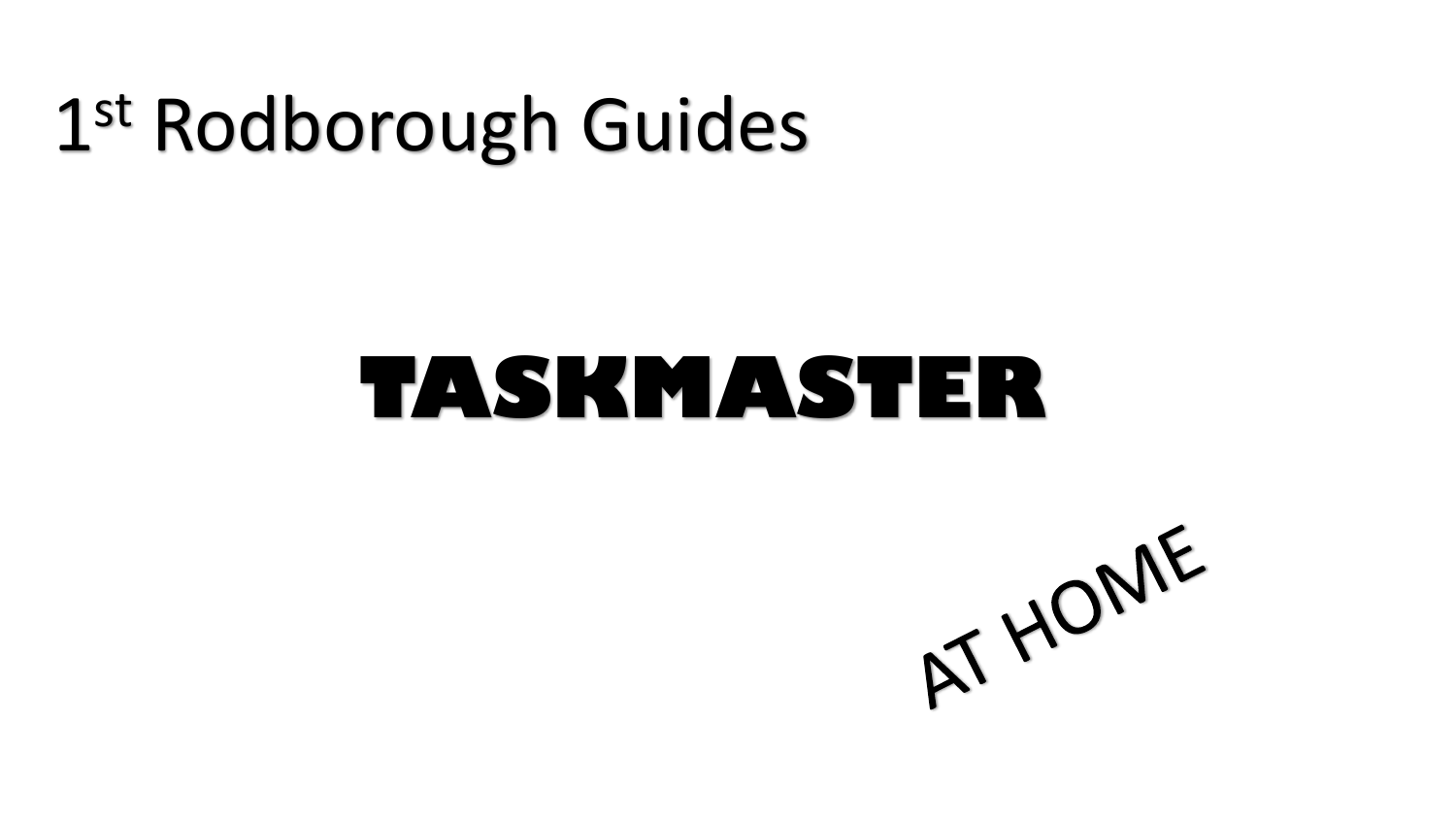## BEFORE WE START

• You will need: pen, pencil and paper, cuddly toy

RULES

- Time starts when the taskmaster says 'GO'
- Taskmaster's decision is final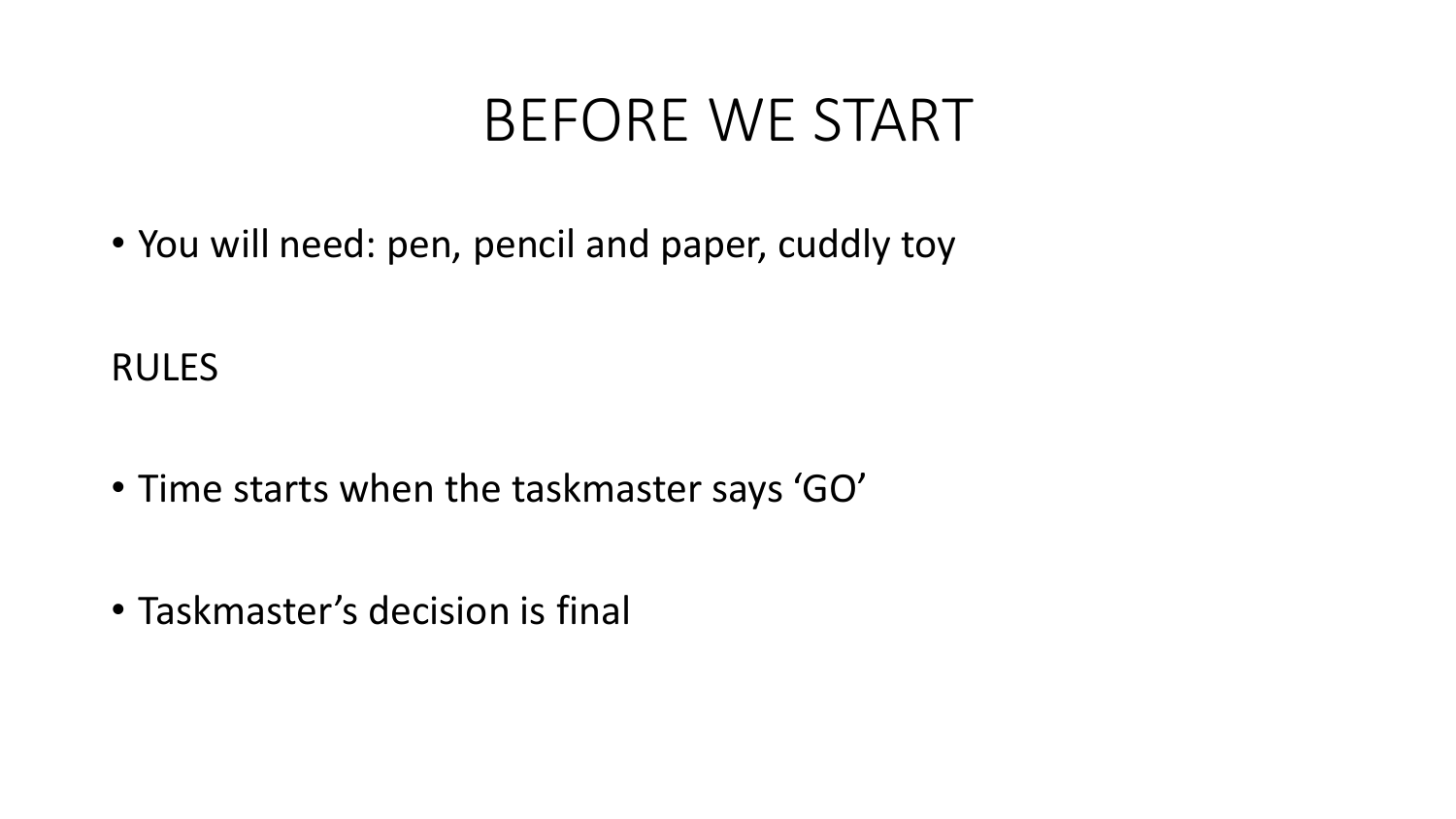- With your eyes shut, draw a self portrait on your paper
- You have 2 minutes
- Your time will also end if you open your eyes before the 2 minutes are up
- Best likeness wins 10 points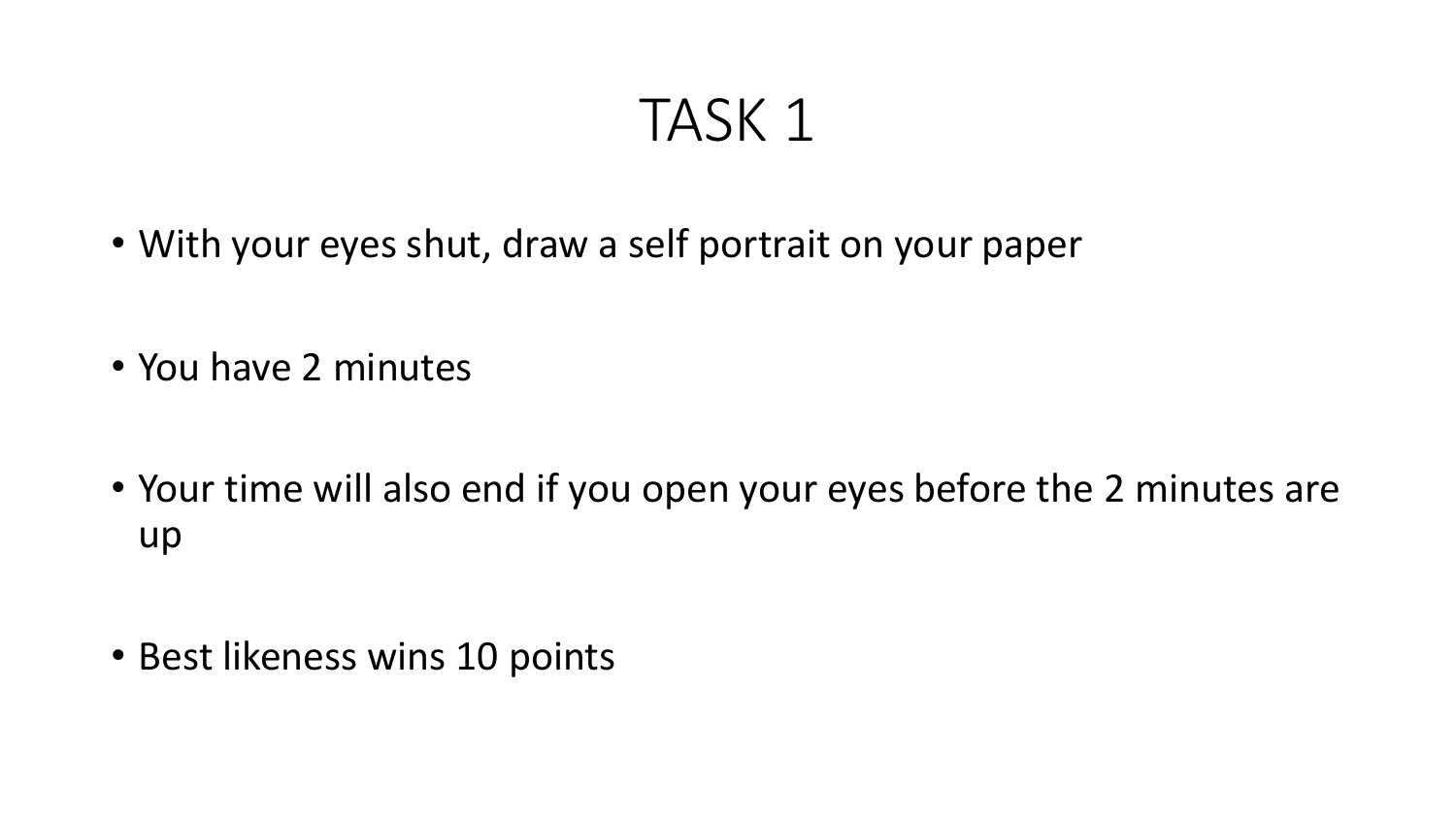- List as many different items of clothing as possible in alphabetical order
- You have 2 minutes
- Points will be given for every item we will check for alphabetical order!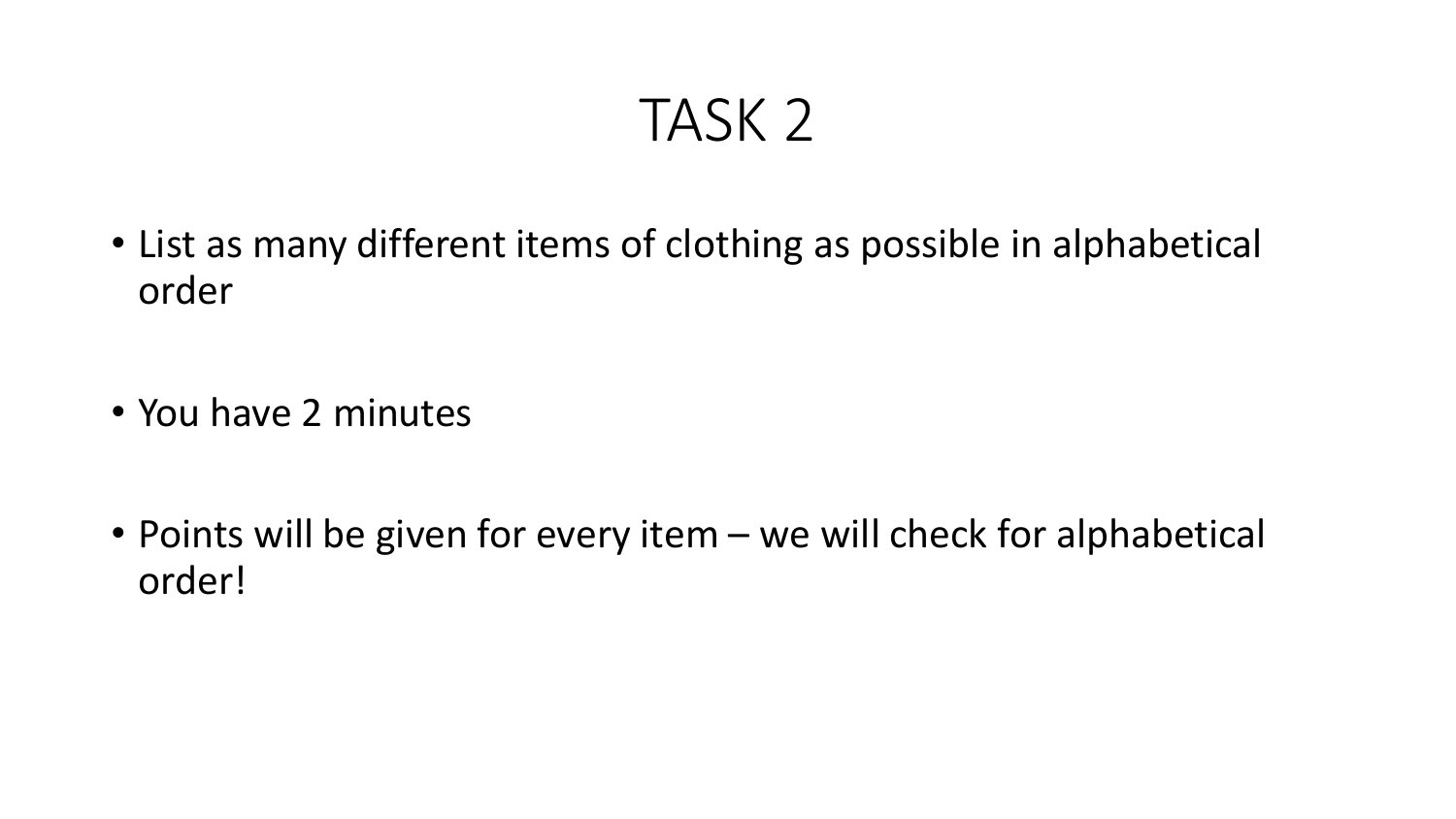- Rip out a circle from a piece of paper
- You may not use any scissors, pens or pencils
- You have 2 minutes
- 5 points will be given if it looks like a circle
- 10 points will be given to the best looking circle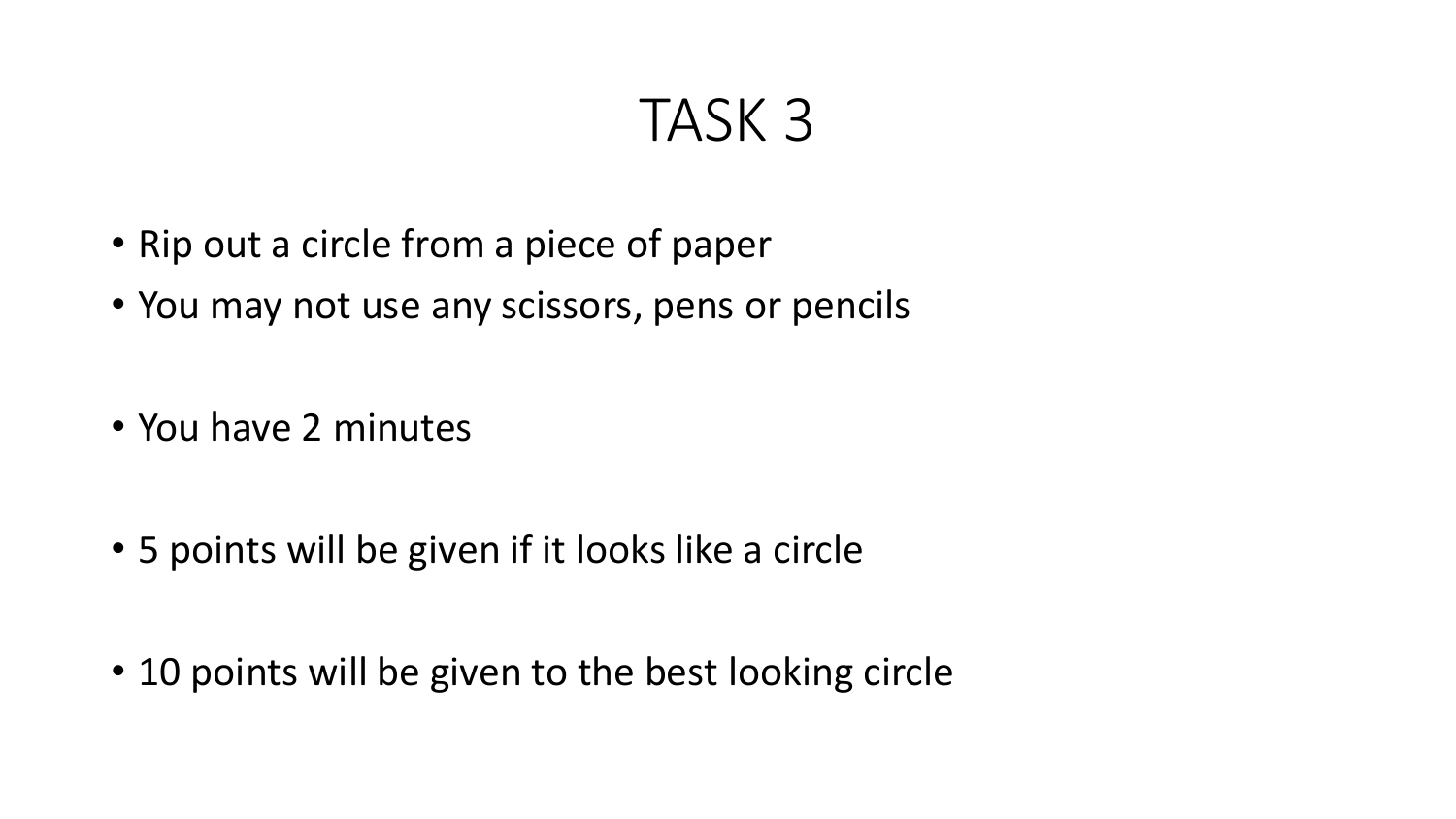- Make one hundred dots on a piece of paper
- Fastest wins 10 points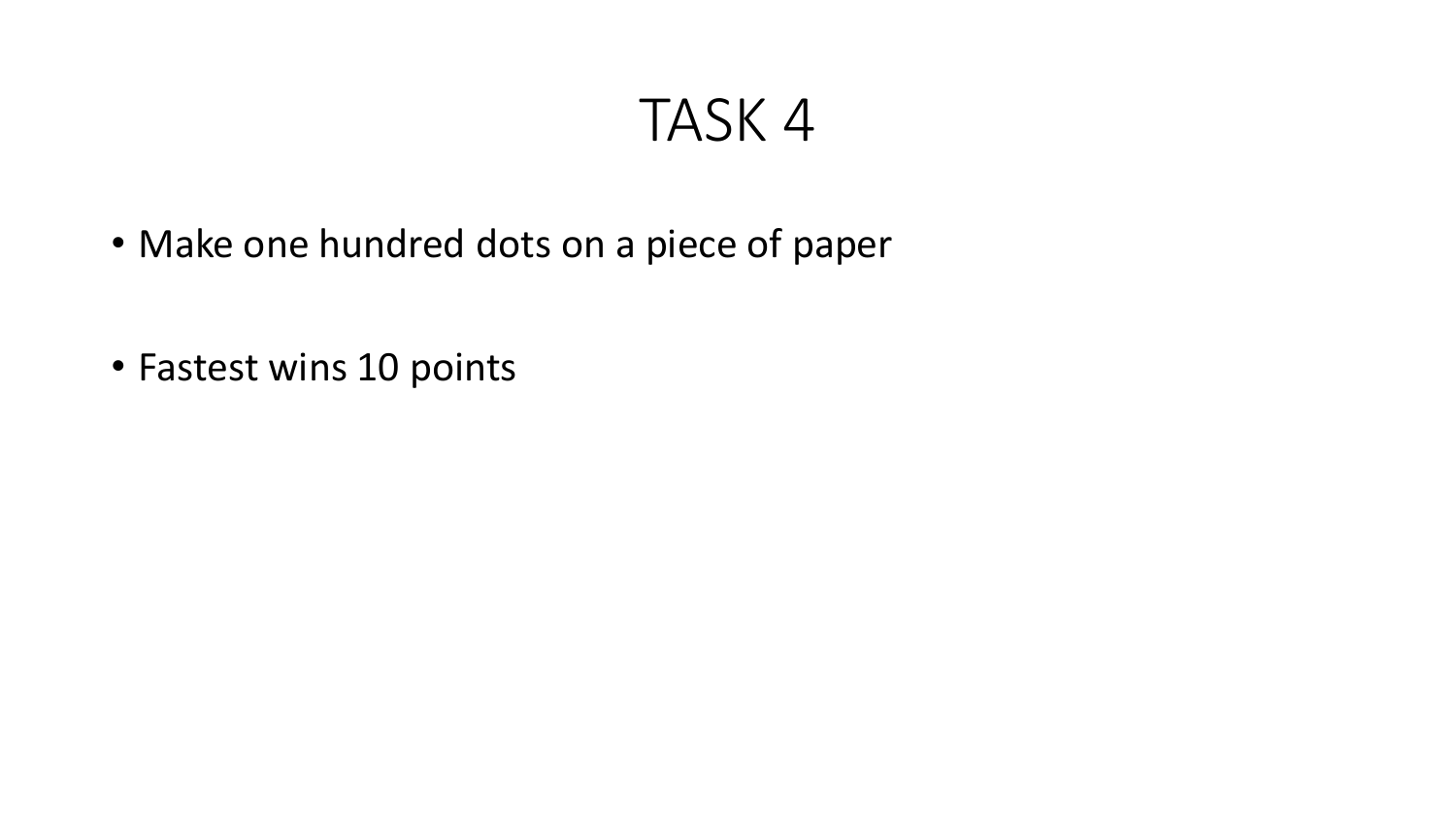- Join the dots you just made
- Best picture wins 10 points
- You have 3 minutes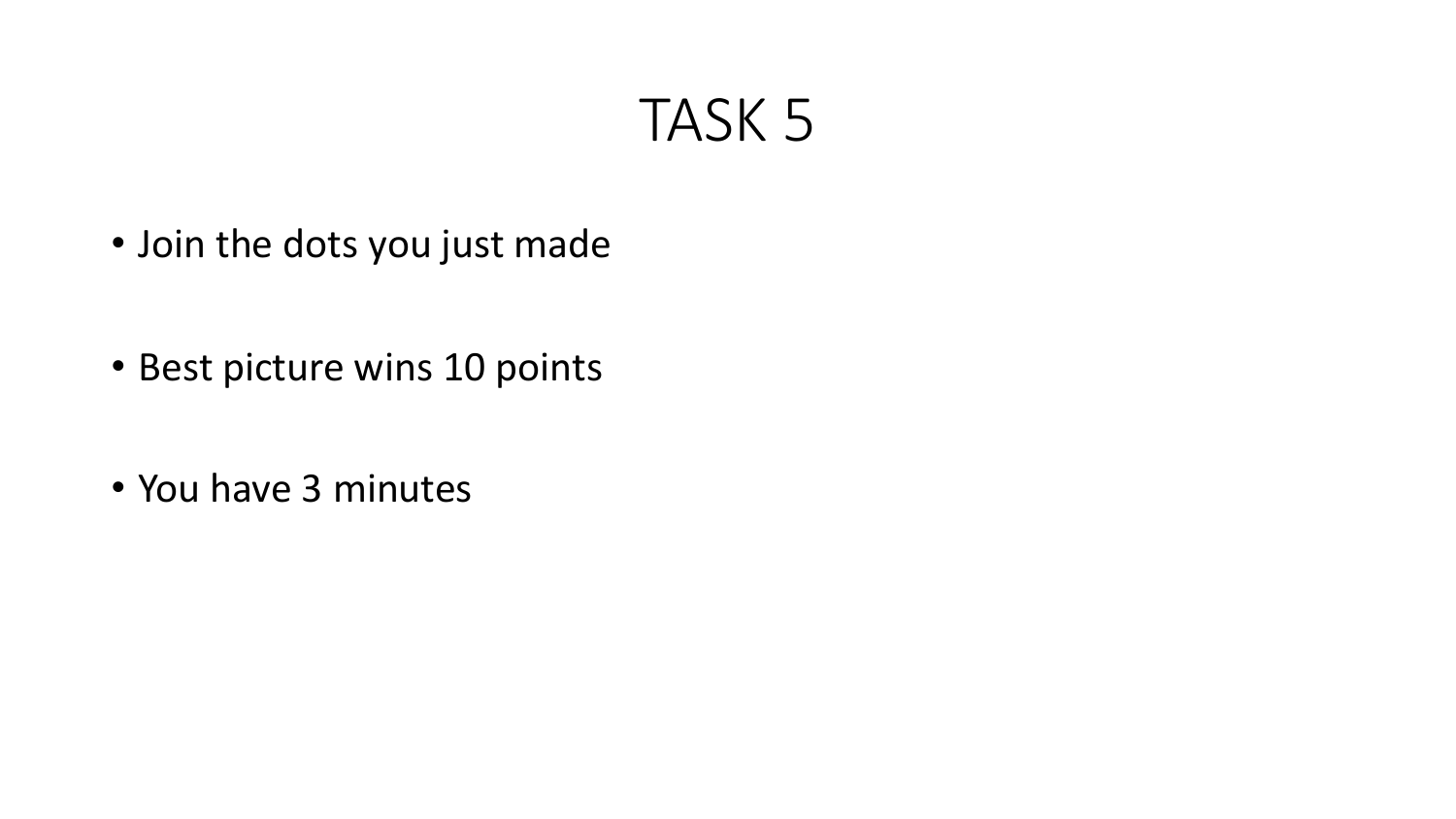- Balance the biggest thing you can on your head
- It must be balanced unaided for at least 10 seconds
- 5 points for anyone who can balance their object for 10 seconds#
- 10 points for the person with the biggest item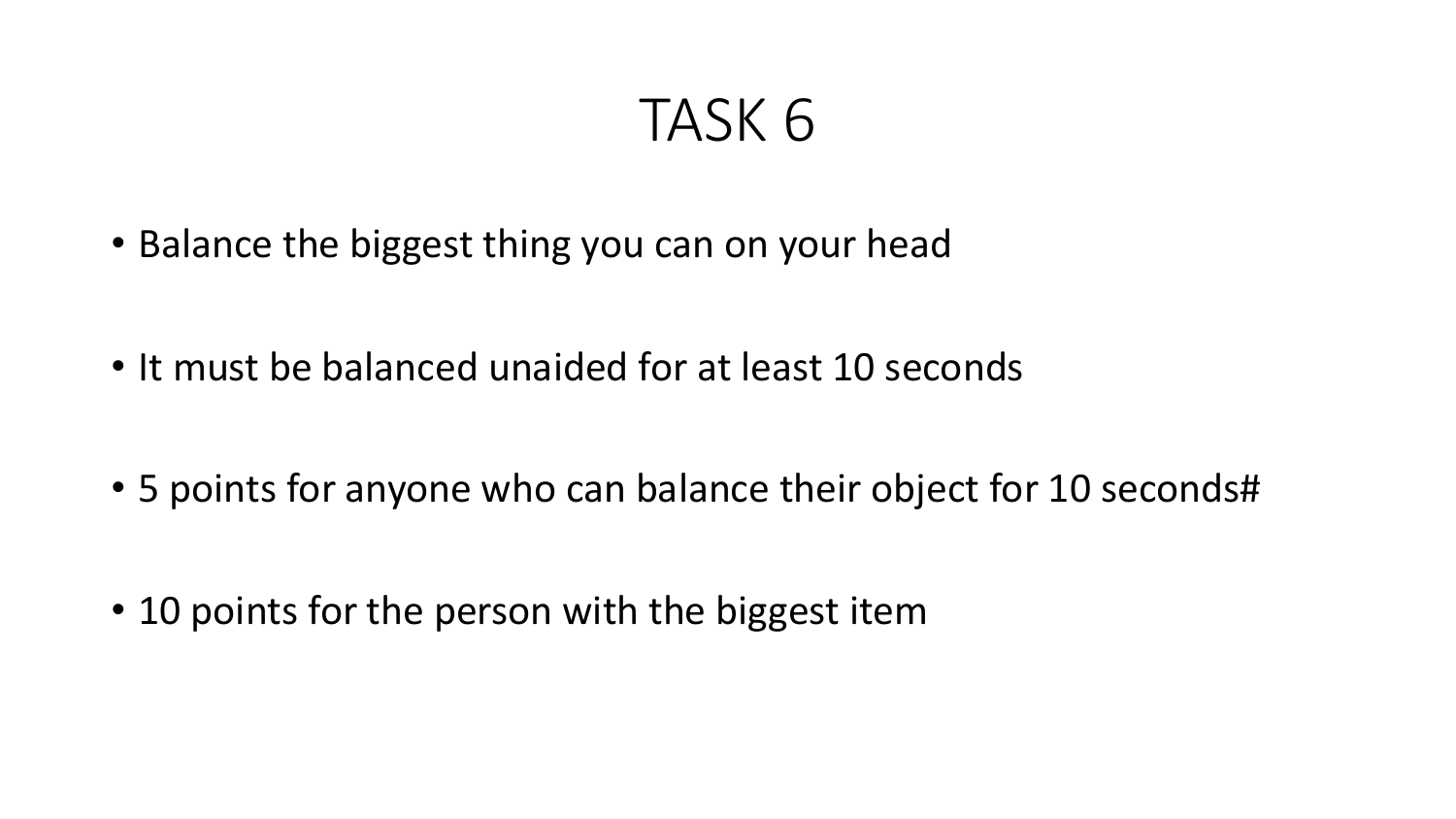- Write the rest of this poem:
- There once was a lady called …..
- You have 3 minutes
- Best poem wins 10 points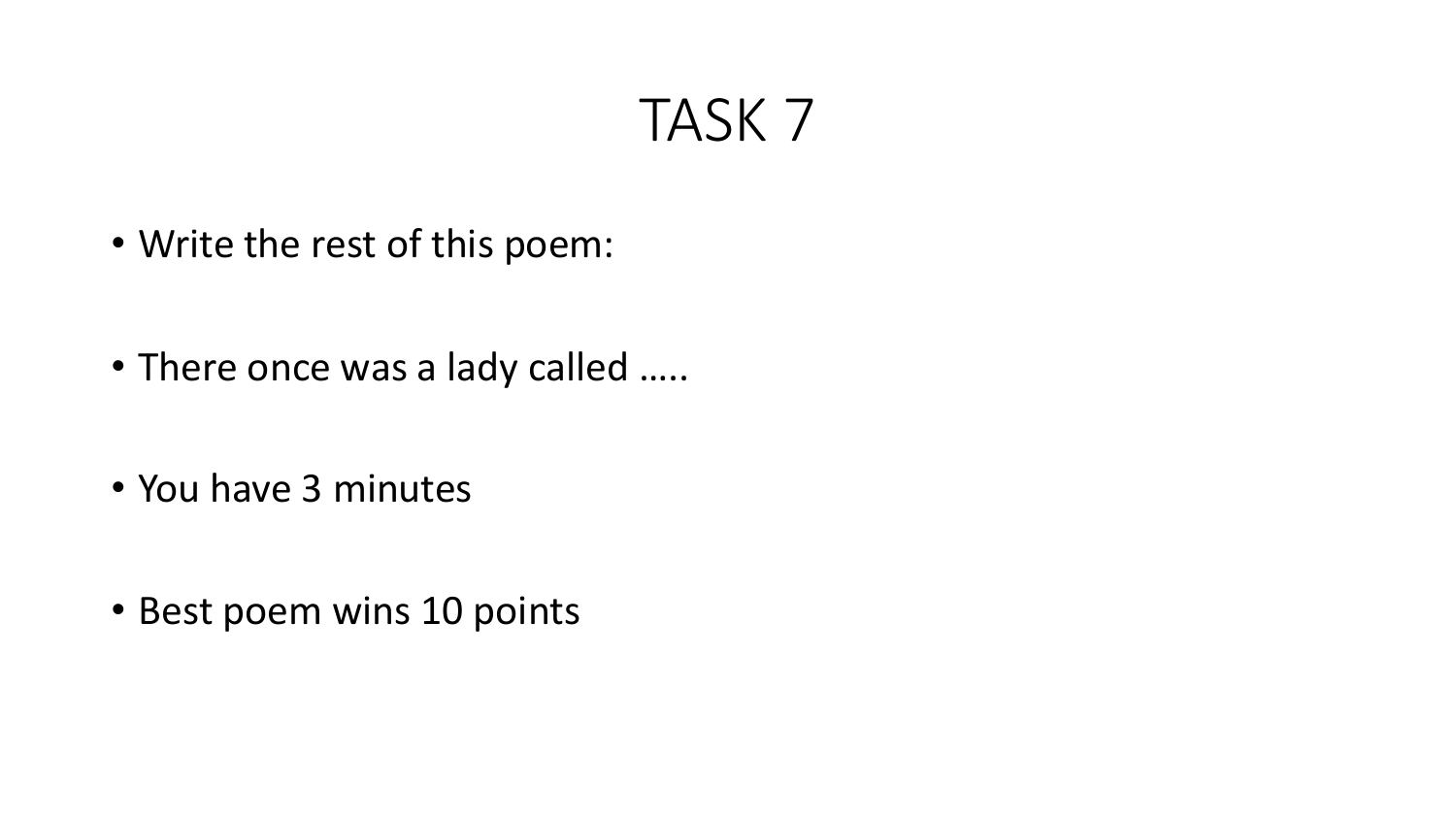- Without lifting your pen from your paper, draw an animal
- You have 2 minutes
- 5 points if your animal can be correctly identified by the taskmaster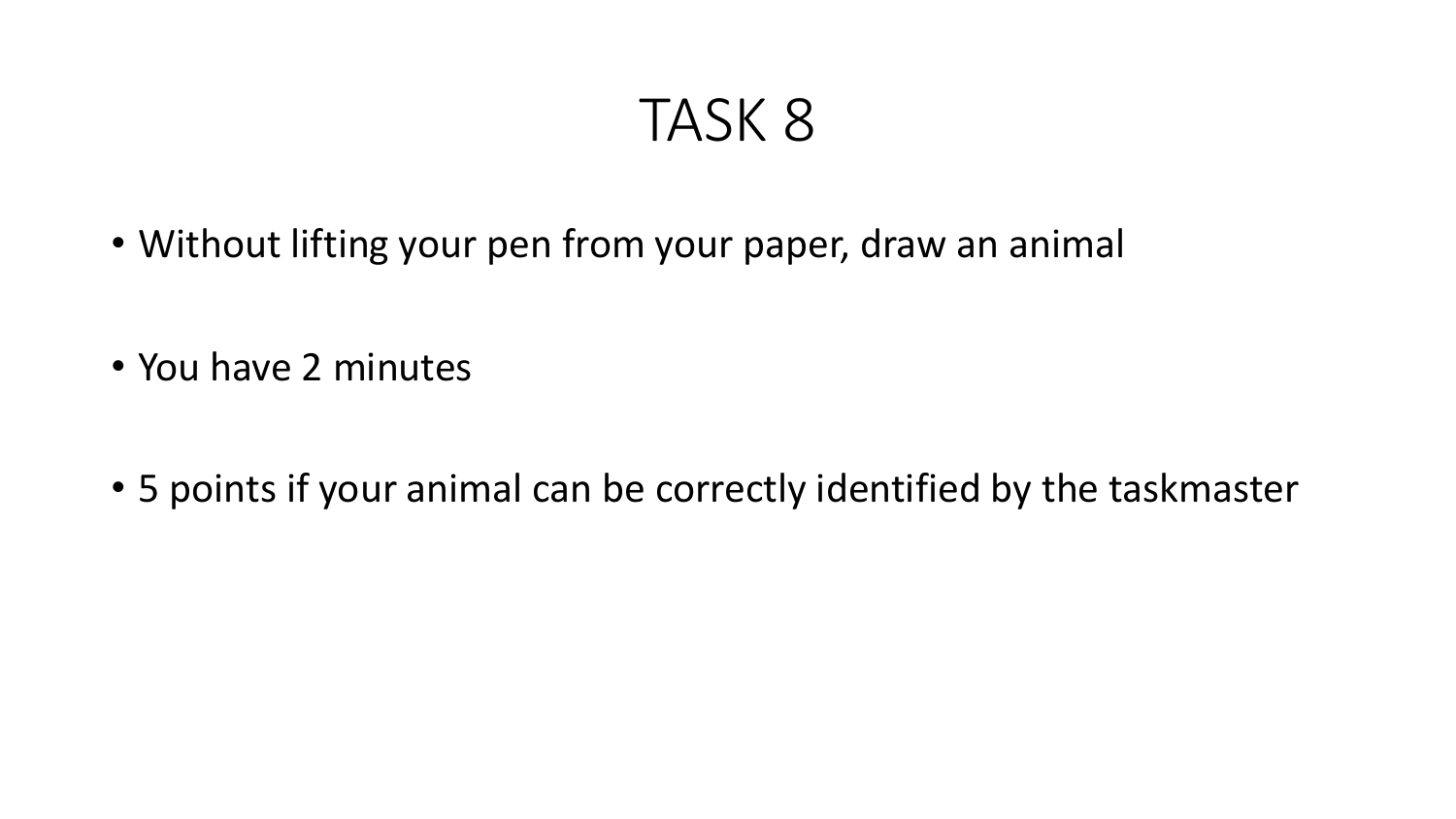- Tear the best picture you can out of your piece of paper
- Best picture wins 10 points
- You have 3 minutes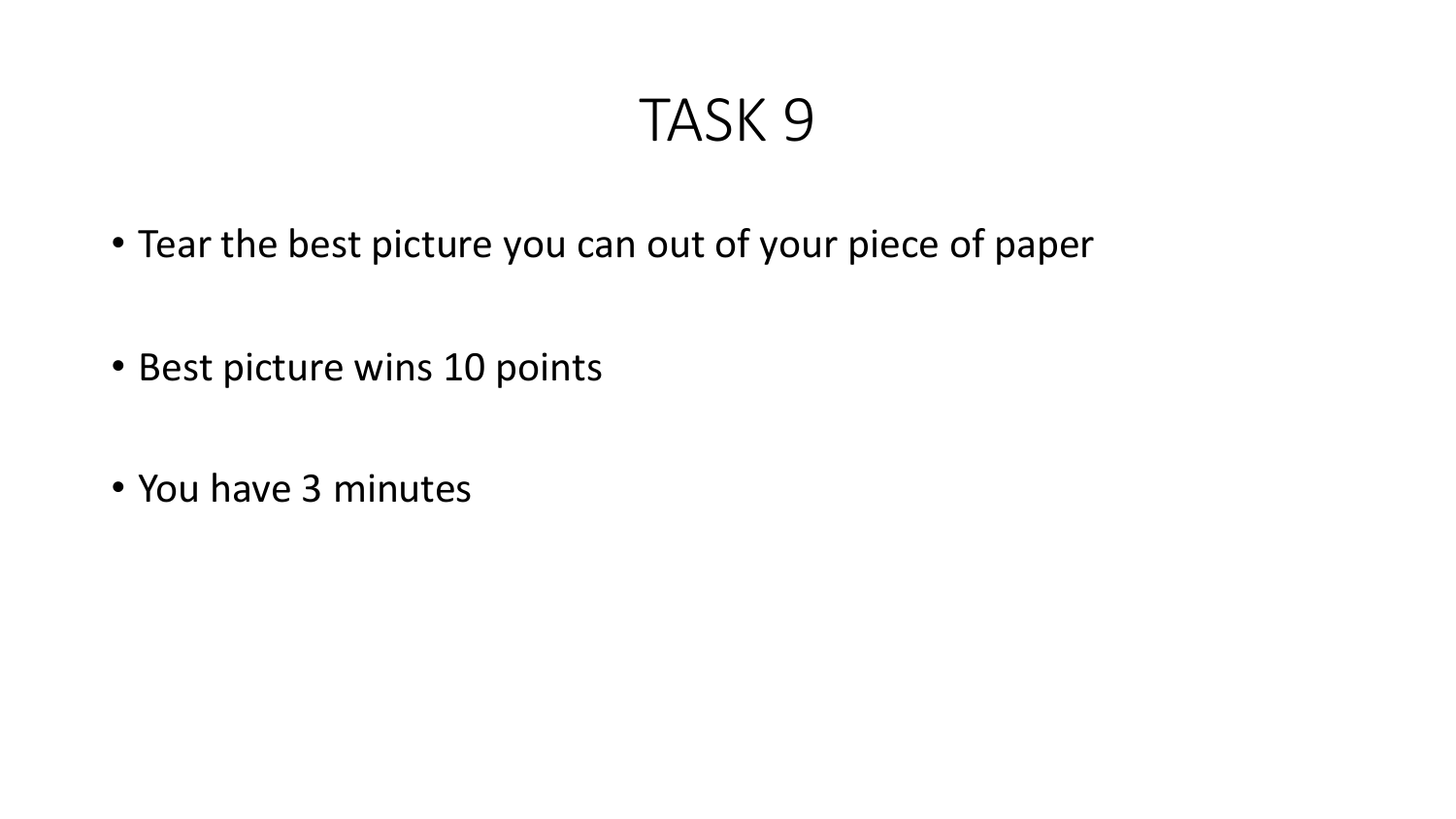- Show your taskmaster the word 'Smile'
- The word 'Smile' may not be written or typed down (and does not include this page)
- Fastest wins 10 points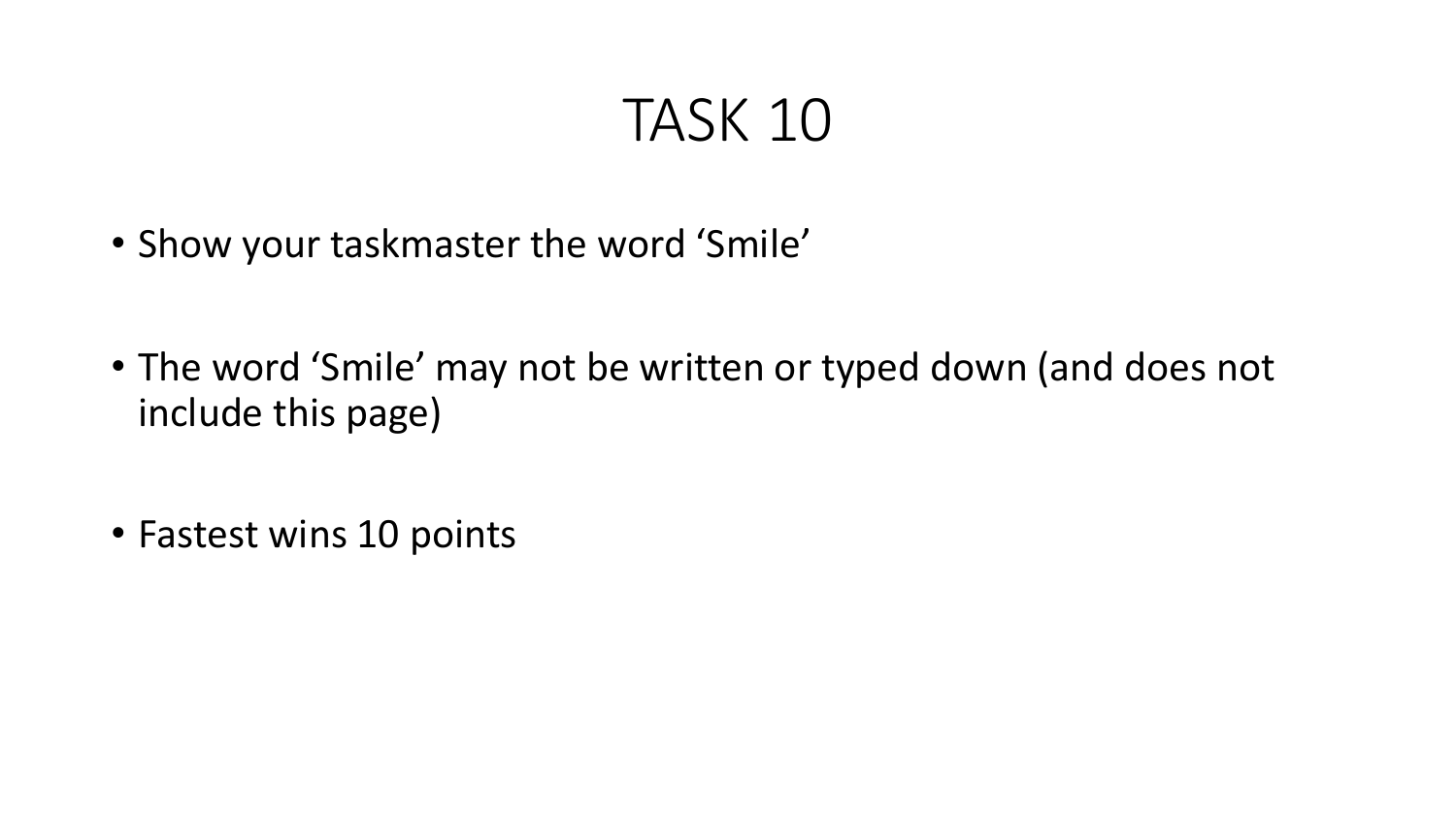- Turn a cuddly toy into a superhero
- Best superhero wins 10 points
- You have 5 minutes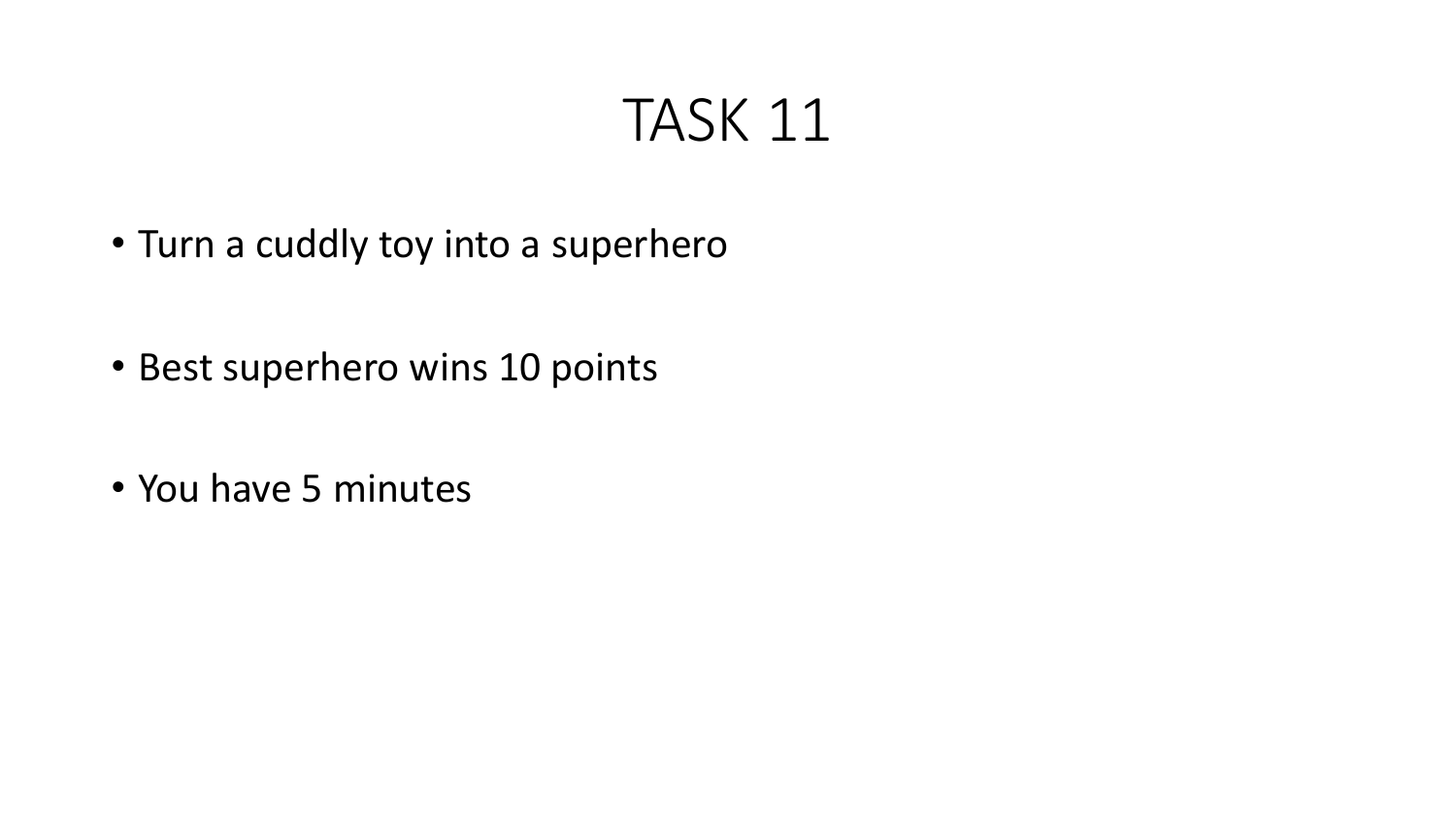- Find a red item, a blue item and a white item
- Pens and pencils do not count
- First person back wins 10 points